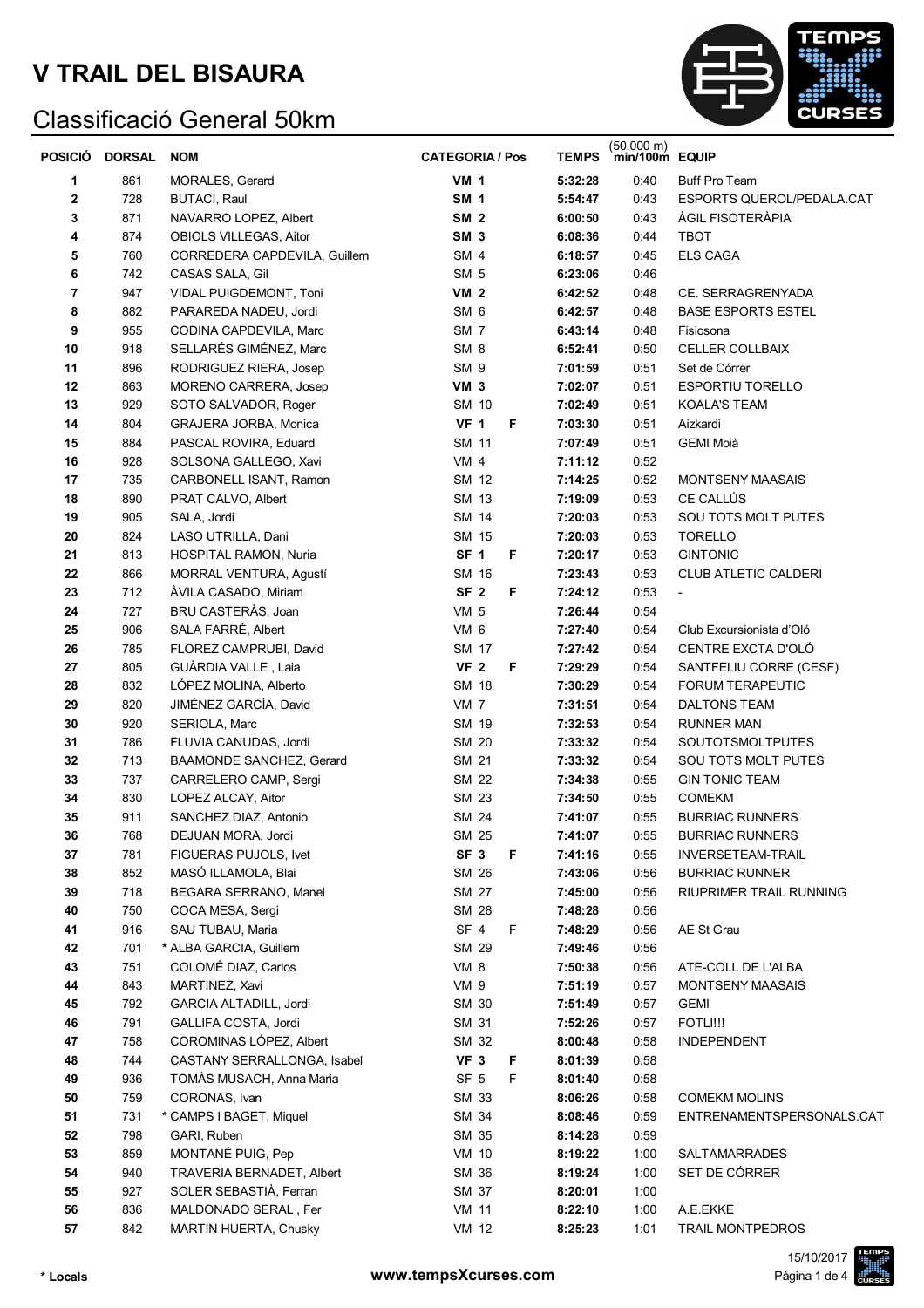

| <b>POSICIÓ</b> | <b>DORSAL</b> | <b>NOM</b>                                                | <b>CATEGORIA / Pos</b> | <b>TEMPS</b>       | $(50.000 \text{ m})$ min/100m EQUIP |                                    |
|----------------|---------------|-----------------------------------------------------------|------------------------|--------------------|-------------------------------------|------------------------------------|
| 58             | 787           | FONT VERGES, Marc                                         | <b>VM 13</b>           | 8:26:02            | 1:01                                |                                    |
| 59             | 770           | DÍAZ CRUZ, Rubén                                          | SM 38                  | 8:26:03            | 1:01                                |                                    |
| 60             | 853           | MATEU BOIXADERAS, Nis                                     | <b>VM 14</b>           | 8:26:10            | 1:01                                | <b>UES</b>                         |
| 61             | 814           | ILLAMOLA VILALTA, Isabel                                  | VF <sub>4</sub><br>F   | 8:28:07            | 1:01                                | ce Torelló                         |
| 62             | 720           | BENITEZ MALDONADO, Joan                                   | <b>VM 15</b>           | 8:30:17            | 1:01                                | SANTFELIU CORRE (CESF)             |
| 63             | 926           | SOLER MOLERA, Pep                                         | SM 39                  | 8:30:26            | 1:01                                | <b>CUBATA RUNNERS</b>              |
| 64             | 895           | RODRIGUEZ MUES, Juan Jose                                 | VM 16                  | 8:30:47            | 1:01                                | <b>TRAIL CER</b>                   |
| 65             | 867           | MUNNÉ SAMPIETRO, David                                    | <b>VM 17</b>           | 8:31:37            | 1:01                                | <b>RUNNING PRAT</b>                |
| 66             | 925           | SOLER DURAN, Guillem                                      | SM 40                  | 8:34:14            | 1:02                                | TEAM CALELLA TRIATHLON             |
| 67             | 797           | <b>GARCIA MOLINA, Raul</b>                                | <b>VM 18</b>           | 8:40:43            | 1:02                                | C.N.TERRASSA-C.MORENITO            |
| 68             | 773           | ELICES SANCHEZ, Javi                                      | SM 41                  | 8:41:01            | 1:03                                | <b>AGIL FISIOTERAPIA</b>           |
| 69             | 833           | LÓPEZ VILA, Julià                                         | SM 42                  | 8:41:46            | 1:03                                |                                    |
| 70             | 794           | <b>GARCIA FERNANDEZ, Sergi</b>                            | VM 19                  | 8:41:47            | 1:03                                | <b>BURRIAC RUNNERS</b>             |
| 71             | 914           | SANZ NAVARRO, Abraham                                     | <b>VM 20</b>           | 8:41:57            | 1:03                                | AE. ST. GRAU                       |
| 72             | 725           | BORDERA RODRÍGUEZ, Victor                                 | SM 43                  | 8:42:06            | 1:03                                |                                    |
| 73             | 700           | ADMETLLA SALVATELLA, Carles                               | VM 21                  | 8:42:43            | 1:03                                | CLUB EXCURSIONISTA SEVA            |
| 74             | 721           | BENITEZ VILAJUANA, Marc                                   | SM 44                  | 8:44:19            | 1:03                                | <b>COOLUMG TEAM</b>                |
| 75             | 860           | MONTON BALLANO, Jesus Miguel                              | SM 45                  | 8:44:47            | 1:03                                | SANTA MARIA DE HUERTA              |
| 76             | 910           | SANCHEZ ARCARONS, Ernest                                  | SM 46                  | 8:45:10            | 1:03                                | ACE BOMBERS BARCELONA              |
| 77             | 748           | CHECA TRABAL, Jordi                                       | SM 47                  | 8:45:11            | 1:03                                | Club Atletic Torello               |
| 78             | 952           | VILARÓ YLLA, Carles                                       | SM 48                  | 8:45:11            | 1:03                                | $\overline{\phantom{a}}$           |
| 79             | 868           | MUNTANE BERTRANS, Jaume                                   | <b>VM 22</b>           | 8:46:59            | 1:03                                |                                    |
| 80             | 806           | GUERRERO MONLEON, Felipe                                  | <b>VM 23</b>           | 8:48:44            | 1:03                                | <b>GARRAF RUNNERS</b>              |
| 81             | 740           | CASALS FAJA, Pere                                         | SM 49                  | 8:52:20            | 1:04                                | ce Torelló                         |
| 82             | 715           | BAENA, Rafa                                               | SM 50                  | 8:52:27            | 1:04                                | PLA I AMUNT                        |
| 83             | 811           | HIGUERUELO VALÈNCIA, Jordi                                | VM 24                  | 8:52:32            | 1:04                                | PLA I AMUNT                        |
| 84             | 779           | FERNÁNDEZ NAVARRO, Javi                                   | SM 51                  | 8:53:05            | 1:04                                | <b>RUNNING VIGIA</b>               |
| 85             | 788           | GABARRÓ LACASA, Ismael                                    | VM 25                  | 8:53:18            | 1:04                                | <b>CC ARBECA</b>                   |
| 86             | 756           | CORDERO MEDINA, Sergi                                     | SM 52                  | 8:53:18            | 1:04                                |                                    |
| 87             | 950           | VILA MAS, Jordi                                           | VM 26                  | 8:54:57            | 1:04                                | ASS. EXCTA CASTELLTERÇOL           |
| 88             | 951           | VILA MAS, Jaume                                           | VM 27                  | 8:54:57            | 1:04                                |                                    |
| 89             | 757           | CORNEJO GOMEZ, Jose Manuel                                | <b>VM 28</b>           | 8:55:57            | 1:04                                | PUNKTRAIL TEAM                     |
| 90             | 837           | MALLARACH PUJOL, Carles                                   | SM 53                  | 8:59:24            | 1:05                                | C.C. TORELLÓ                       |
| 91             | 801           | GONZALEZ PLAZA, Josep                                     | <b>VM 29</b>           | 9:08:22            | 1:06                                | 9BR                                |
| 92             | 883           | PARÉS SOLER, Joaquim                                      | SM 54                  | 9:09:23            | 1:06                                |                                    |
| 93             | 898           | ROMERA PAREJA, Josep Manel<br>TORRENTBO MONTBLANCH, Lluís | SM 55                  | 9:09:23            | 1:06                                | OSON@CORRE<br>CLUB ATLÈTIC TORELLÓ |
| 94<br>95       | 937<br>909    | SALVATELLA VAZQUEZ, Jaume                                 | VM 30<br>SM 56         | 9:10:15            | 1:06<br>1:06                        | MOUNTAIN RUNERS BERGUEDA           |
| 96             | 815           | ILLAMOLA VILALTA, Xavier                                  | VM 31                  | 9:10:22<br>9:14:06 | 1:06                                | <b>Base Esports Estel</b>          |
| 97             | 812           | HIGUERUELO VALÈNCIA, Pitu                                 | VM 32                  | 9:14:07            | 1:06                                | PLA I AMUNT                        |
| 98             | 724           | BLASCO NANOT, SANDRA                                      | VF <sub>5</sub><br>F   | 9:16:40            | 1:07                                |                                    |
| 99             | 828           | LLENAS MARTINEZ, Jaume                                    | <b>VM 33</b>           | 9:16:41            | 1:07                                | Ass Esp Montseny                   |
| 100            | 795           | <b>GARCIA FERRER, Jordi</b>                               | VM 34                  | 9:17:58            | 1:07                                | UNITAT PEU I ESPORT                |
| 101            | 736           | CARMONA GORRIZ, Alex                                      | VM 35                  | 9:20:09            | 1:07                                | <b>CORRECAMINS</b>                 |
| 102            | 800           | GONZALEZ BELLO, Jordi                                     | VM 36                  | 9:21:07            | 1:07                                | 9BR                                |
| 103            | 808           | <b>GUIRAL BLANCO, Albert</b>                              | SM 57                  | 9:25:17            | 1:08                                | CLUB IBERIA BARCELONA              |
| 104            | 796           | GARCIA MEDINA, David                                      | SM 58                  | 9:25:17            | 1:08                                | <b>FILIRUN</b>                     |
| 105            | 780           | FERRER GIRON, Jose Maria                                  | VM 37                  | 9:25:18            | 1:08                                | <b>FILIRUN</b>                     |
| 106            | 873           | NÚÑEZ GENESTÓS, Joan Agustí                               | VM 38                  | 9:25:18            | 1:08                                | <b>FILIRUN</b>                     |
| 107            | 912           | SANCHEZ LEDESMA, Mari                                     | VF 6<br>F.             | 9:29:00            | 1:08                                | <b>CLAN MC TRAIL</b>               |
| 108            | 904           | RUIZ VERDUGO, Jose                                        | VM 39                  | 9:29:00            | 1:08                                | <b>CLAN MC TRAIL</b>               |
| 109            | 807           | GUILLÉN, Zenon                                            | VM 40                  | 9:29:02            | 1:08                                | <b>CLAN MCTRAIL</b>                |
| 110            | 848           | MARZO CREMADES, Carlos                                    | VM 41                  | 9:29:02            | 1:08                                | Mataró Race                        |
| 111            | 755           | CONEJO RAMOS, Javi                                        | VM 42                  | 9:29:03            | 1:08                                | CLANMCCTRAIL                       |
| 112            | 849           | MAS VALÈNCIA, Edu                                         | SM 59                  | 9:29:04            | 1:08                                | PLA I AMUNT                        |
| 113            | 933           | SUBIROS PICAZO, Rafael                                    | VM 43                  | 9:36:56            | 1:09                                | ATE COLL DE L'ALBA                 |
| 114            | 764           | CUSAC CARRERAS, Aïda                                      | SF <sub>6</sub><br>F   | 9:37:19            | 1:09                                |                                    |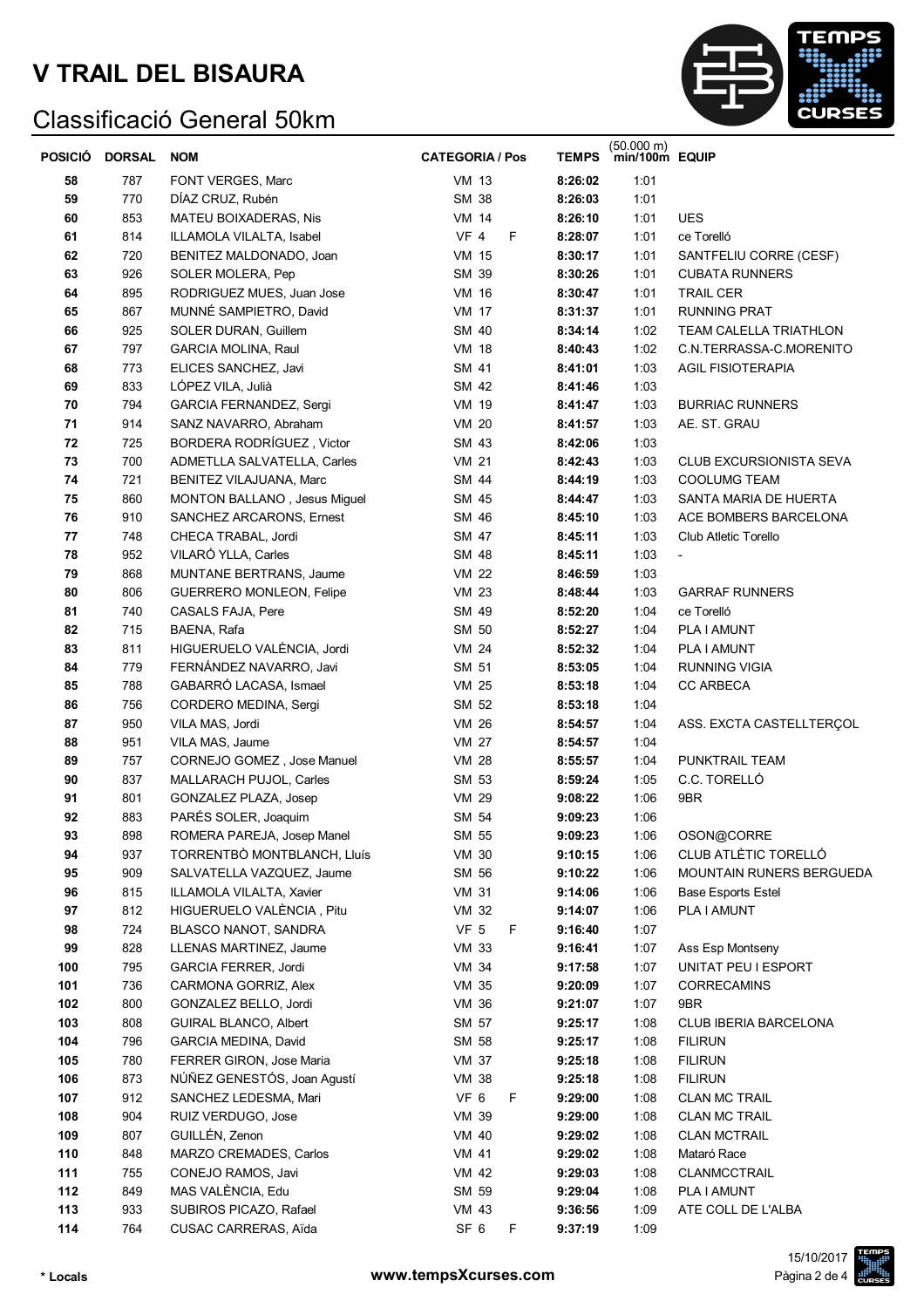

| <b>POSICIÓ</b> | <b>DORSAL</b> | <b>NOM</b>                      | <b>CATEGORIA / Pos</b>      |    | <b>TEMPS</b> | (50.000 m)<br>min/100m EQUIP |                              |
|----------------|---------------|---------------------------------|-----------------------------|----|--------------|------------------------------|------------------------------|
| 115            | 954           | VILARÓ OLIVERES, Lluís          | <b>VM 44</b>                |    | 9:38:21      | 1:09                         |                              |
| 116            | 767           | DE JUAN PAPASEY, Sergio         | <b>VM 45</b>                |    | 9:44:15      | 1:10                         | <b>CN GRANOLLERS</b>         |
| 117            | 839           | MARQUEZ JIMENEZ, Toni           | VM 46                       |    | 9:49:41      | 1:11                         | LES TORTUGUES                |
| 118            | 722           | BERNI BLÁZQUEZ, Jordi           | SM 60                       |    | 9:54:01      | 1:11                         |                              |
| 119            | 761           | CRESPÍ ALEMANY, Mateu           | VM 47                       |    | 9:56:04      | 1:12                         | <b>SUEZ</b>                  |
| 120            | 948           | VIDAL VALDERRAMA, Gerard        | SM 61                       |    | 9:56:21      | 1:12                         | <b>FILIRUN</b>               |
| 121            | 870           | MUÑOZ NAUDI, Xus                | VF 7<br>F                   |    | 9:57:00      | 1:12                         | A.E.EKKE                     |
| 122            | 716           | BAENA PUIGBO, David             | SM 62                       |    | 10:05:02     | 1:13                         | <b>ESQUERDABOCS</b>          |
| 123            | 799           | GILIBETS I BARBENS, Laia        | SF <sub>7</sub><br>F        |    | 10:12:05     | 1:13                         | <b>CRAZY FOLKS-ACTN3</b>     |
| 124            | 829           | * LLEOPART I ESQUERDO, Oriol    | SM 63                       |    | 10:12:05     | 1:13                         | <b>CRAZY FOLKS - ACTN3</b>   |
| 125            | 732           | CAÑADA MUÑOZ, Enric             | SM 64                       |    | 10:12:05     | 1:13                         | TANUKININJA TEAM             |
| 126            | 869           | * MUÑOZ MARTIN, Octavi          | <b>VM 48</b>                |    | 10:14:36     | 1:14                         | <b>BISAURA XTREM TEAM</b>    |
| 127            | 923           | SOLANO ROMERA, Pau              | SM 65                       |    | 10:16:04     | 1:14                         | CLUB ATLÈTIC CALDERÍ         |
| 128            | 763           | <b>CURRIUS MARTOS, Xavier</b>   | SM 66                       |    | 10:16:26     | 1:14                         | <b>ESPORTIU RIPOLL</b>       |
| 129            | 886           | PERALTA MIRALLES, Juan          | SM 67                       |    | 10:17:38     | 1:14                         | <b>CLUB ATLETISME PARETS</b> |
| 130            | 709           | ARMENGOL PLANS, Joan            | VM 49                       |    | 10:18:12     | 1:14                         |                              |
| 131            | 922           | SIERRA, Chus                    | VM 50                       |    | 10:19:44     | 1:14                         | SANT FELIU CORRE             |
| 132            | 921           | SERRA VIVES, Eugeni             | <b>VM 51</b>                |    | 10:22:01     | 1:15                         | <b>INTEMPERIE</b>            |
| 133            | 817           | JARAUTA BRAGULAT, Ignasi        | VM 52                       |    | 10:22:01     | 1:15                         | <b>INTEMPERIE</b>            |
| 134            | 778           | FERNANDEZ GOMEZ, Antonio        | VM 53                       |    | 10:23:36     | 1:15                         | 100X4 RUNNERS                |
| 135            | 931           | SUÁREZ VIERA, Ricardo           | SM 68                       |    | 10:24:47     | 1:15                         | <b>GIN TONIC</b>             |
| 136            | 703           | ALTIMIRAS FREIXER, Jordi        | SM 69                       |    | 10:25:08     | 1:15                         |                              |
| 137            | 891           | PRATDESABA FERNANDEZ, Toni      | VM 54                       |    | 10:27:21     | 1:15                         | OSONA CORRE                  |
| 138            | 939           | <b>TRASERRA SOCIATS, Albert</b> | VM 55                       |    | 10:27:22     | 1:15                         | <b>CET</b>                   |
| 139            | 777           | FEBRER JORDÀ, Jordi             | <b>SM 70</b>                |    | 10:27:23     | 1:15                         |                              |
| 140            | 747           | CAZORLA ZAMBRANA, Juan Antonio  | VM 56                       |    | 10:28:12     | 1:15                         |                              |
| 141            | 854           | * MAZA GARCIA, Miquel           | VM 57                       |    | 10:30:09     | 1:16                         |                              |
| 142            | 753           | COMAS, Neus                     | VF 8<br>F                   |    | 10:30:16     | 1:16                         | <b>CORRECAMINS</b>           |
| 143            | 821           | JIMENEZ RODA, Ivan              | SM 71                       |    | 10:31:47     | 1:16                         | <b>MADTEAM</b>               |
| 144            | 876           | OLMO MORILLAS, Alba             | SF <sub>8</sub>             | F  | 10:32:26     | 1:16                         | <b>MOUNTAIN RUNNERS</b>      |
| 145            | 840           | * MARQUEZ PARDO, Mari           | VF 9                        | F  | 10:32:27     | 1:16                         | <b>ESPORTIU RIPOLL</b>       |
| 146            | 769           | * DEMUNTS JIMENEZ, Judit        | SF 9                        | F. | 10:32:27     | 1:16                         | <b>BISAURA XTREM TEAM</b>    |
| 147            | 847           | MARTINEZ MOLINA, Olga           | $\mathsf F$<br><b>VF 10</b> |    | 10:32:55     | 1:16                         | TERRA DE VOLCANS             |
| 148            | 858           | MONROS VILALTA, ROBERT          | <b>VM 58</b>                |    | 10:33:27     | 1:16                         | Esquerdabocs                 |
| 149            | 723           | BLANQUÉ BLASCO, Daniel          | VM 59                       |    | 10:48:24     | 1:18                         | <b>TRAIL MONTPEDRÓS</b>      |
| 150            | 765           | CUTRINA RUBIÓ, Albert           | SM 72                       |    | 10:51:49     | 1:18                         |                              |
| 151            | 851           | * MASNOU I RUBIÓ, Marc          | SM 73                       |    | 10:51:50     | 1:18                         |                              |
| 152            | 872           | NOGUER PALMIERI, Jordi          | VM 60                       |    | 10:51:55     | 1:18                         | <b>INDEPENDENT</b>           |
| 153            | 762           | CUESTA PÉREZ, Kiko              | SM 74                       |    | 10:54:16     | 1:19                         | <b>C.E. GARDEN HOTELS</b>    |
| 154            | 708           | ARAQUE SASTRE, Pedro            | VM 61                       |    | 10:59:13     | 1:19                         | <b>CORRE-CAMINSS</b>         |
| 155            | 875           | OLLE CAMPAMA, Francesc          | VM 62                       |    | 11:03:32     | 1:20                         | <b>TRAIL MONTPEDROS</b>      |
| 156            | 893           | RECHE MARTÍ, Aleix              | SM 75                       |    | 11:04:37     | 1:20                         | C.E. DE BREDA                |
| 157            | 726           | * BOSCH BARNILS, Arnau          | Sub23M 1                    |    | 11:13:23     | 1:21                         |                              |
| 158            | 862           | MORENO CAÑESTRO, Monica         | <b>VF 11</b><br>F           |    | 11:15:34     | 1:21                         | <b>DALTMAR RUNNERS</b>       |
| 159            | 919           | SELVA TOMAS, Samantha           | SF 10<br>$\mathsf{F}$       |    | 11:15:34     | 1:21                         | CLUB IBERIA BARCELONA        |
| 160            | 945           | VÁZQUEZ CASAS, Diego            | SM 76                       |    | 11:22:27     | 1:22                         | <b>NOSVAMOSAQUEDARFRITOS</b> |
| 161            | 897           | ROJAS PI, Ricard                | VM 63                       |    | 11:22:28     | 1:22                         | NOSVAMOSAQUEDARFRITOS        |
| 162            | 784           | FLORES VILCHEZ, Lidia           | SF 11 F                     |    | 11:26:25     | 1:22                         | <b>MADTEAM</b>               |
| 163            | 932           | SUAZO RIVERA, Ruben             | VM 64                       |    | 11:26:26     | 1:22                         | Madteam                      |
| 164            | 887           | PESCADOR CIRUELA, José Luis     | SM 77                       |    | 11:26:26     | 1:22                         | <b>MADTEAM</b>               |
| 165            | 818           | JIMENEZ BRAVO, Rafael           | VM 65                       |    | 11:26:27     | 1:22                         | <b>RUNNING VIGIA</b>         |
| 166            | 880           | PALAU GARRIGA, Bernat           | SM 78                       |    | 11:40:55     | 1:24                         | MOUNTAIN RUNNERS BERGUEDÀ    |
| 167            | 776           | FÀBREGAS SOLÉ, Jacint           | SM 79                       |    | 11:40:55     | 1:24                         | AMB                          |
| 168            | 894           | RODRÍGUEZ COMELLAS, Eduard      | SM 80                       |    | 11:40:55     | 1:24                         | PASTORETS DE LA MUNTANYA     |
| 169            | 846           | * MARTÍNEZ CAPABLO, Xavier      | SM 81                       |    | 11:50:55     | 1:25                         |                              |
| 170            | 943           | URBANO GONZÁLEZ, Germán         | SM 82                       |    | 11:52:28     | 1:25                         | <b>RUNNING PRAT</b>          |
| 171            | 702           | ALCÁZAR BURGOS, Tony            | VM 66                       |    | 11:52:29     | 1:25                         | <b>RUNNING PRAT</b>          |